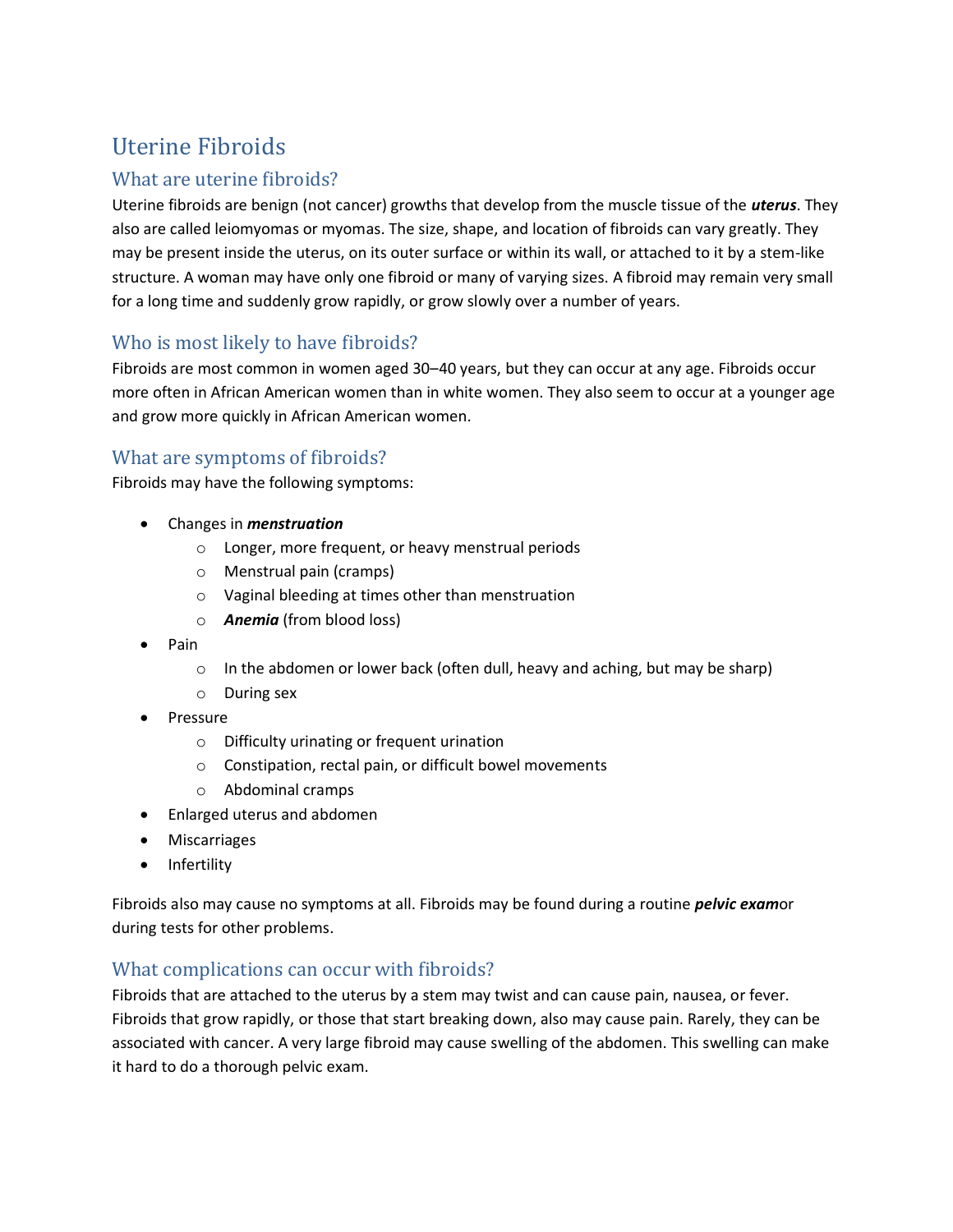Fibroids also may cause infertility, although other causes are more common. Other factors should be explored before fibroids are considered the cause of a couple's infertility. When fibroids are thought to be a cause, many women are able to become pregnant after they are treated.

# How are fibroids diagnosed?

The first signs of fibroids may be detected during a routine pelvic exam. A number of tests may show more information about fibroids:

- *Ultrasonography* uses sound waves to create a picture of the uterus and other pelvic organs.
- *Hysteroscopy* uses a slender device (the hysteroscope) to see the inside of the uterus. It is inserted through the vagina and cervix (opening of the uterus). This permits the doctor to see fibroids inside the uterine cavity.
- *Hysterosalpingography* is a special X-ray test. It may detect abnormal changes in the size and shape of the uterus and fallopian tubes.
- **Sonohysterography** is a test in which fluid is put into the uterus through the cervix. Ultrasonography is then used to show the inside of the uterus. The fluid provides a clear picture of the uterine lining.
- *Laparoscopy* uses a slender device (the laparoscope) to help the doctor see the inside of the abdomen. It is inserted through a small cut just below or through the navel. The doctor can see fibroids on the outside of the uterus with the laparoscope.

Imaging tests, such as magnetic resonance imaging and computed tomography scans, may be used but are rarely needed. Some of these tests may be used to track the growth of fibroids over time.

# When is treatment necessary for fibroids?

Fibroids that do not cause symptoms, are small, or occur in a woman who is nearing menopause often do not require treatment. Certain signs and symptoms may signal the need for treatment:

- Heavy or painful menstrual periods that cause anemia or that disrupt a woman's normal activities
- Bleeding between periods
- Uncertainty whether the growth is a fibroid or another type of tumor, such as an ovarian tumor
- Rapid increase in growth of the fibroid
- Infertility
- Pelvic pain

## Can medication be used to treat fibroids?

Drug therapy is an option for some women with fibroids. Medications may reduce the heavy bleeding and painful periods that fibroids sometimes cause. They may not prevent the growth of fibroids. Surgery often is needed later. Drug treatment for fibroids includes the following options:

• Birth control pills and other types of hormonal birth control methods—These drugs often are used to control heavy bleeding and painful periods.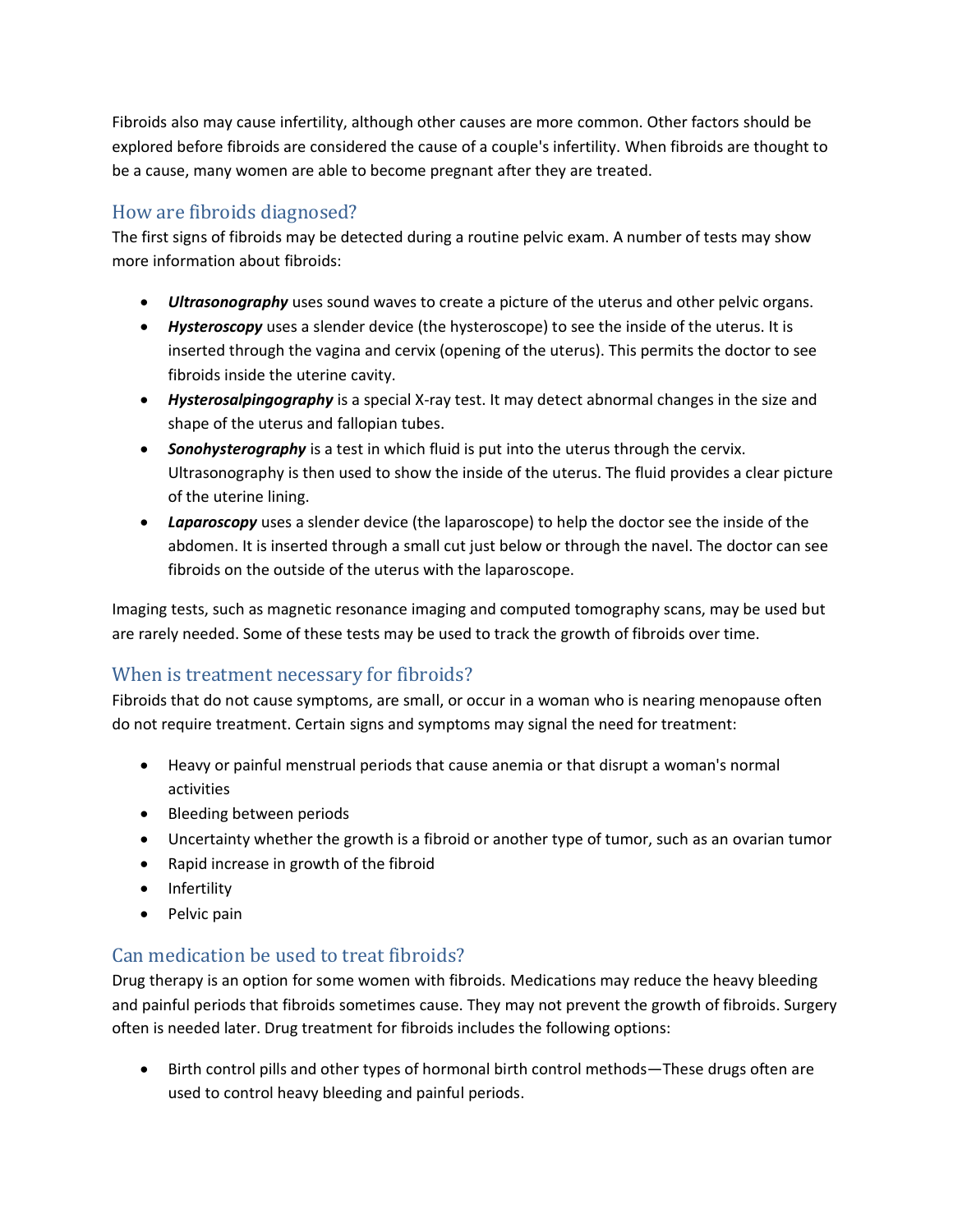- Gonadotropin-releasing hormone (GnRH) agonists—These drugs stop the menstrual cycle and can shrink fibroids. They sometimes are used before surgery to reduce the risk of bleeding. Because GnRH agonists have many side effects, they are used only for short periods (less than 6 months). After a woman stops taking a GnRH agonist, her fibroids usually return to their previous size.
- *Progestin*–releasing *intrauterine device*—This option is for women with fibroids that do not distort the inside of the uterus. It reduces heavy and painful bleeding but does not treat the fibroids themselves.

# What types of surgery may be done to treat fibroids?

Myomectomy is the surgical removal of fibroids while leaving the uterus in place. Because a woman keeps her uterus, she may still be able to have children. Fibroids do not regrow after surgery, but new fibroids may develop. If they do, more surgery may be needed.

Hysterectomy is the removal of the uterus. The ovaries may or may not be removed. Hysterectomy is done when other treatments have not worked or are not possible or the fibroids are very large. A woman is no longer able to have children after having a hysterectomy.

## Are there other treatments besides medication and surgery?

Other treatment options are as follows:

- Hysteroscopy—This technique is used to remove fibroids that protrude into the cavity of the uterus. A *resectoscope* is inserted through the hysteroscope. The resectoscope destroys fibroids with electricity or a laser beam. Although it cannot remove fibroids deep in the walls of the uterus, it often can control the bleeding these fibroids cause. Hysteroscopy often can be performed as an outpatient procedure (you do not have to stay overnight in the hospital).
- Endometrial ablation—This procedure destroys the lining of the uterus. It is used to treat women with small fibroids (less than 3 centimeters). There are several ways to perform endometrial ablation.
- Uterine artery embolization (UAE)—In this procedure, tiny particles (about the size of grains of sand) are injected into the blood vessels that lead to the uterus. The particles cut off the blood flow to the fibroid and cause it to shrink. UAE can be performed as an outpatient procedure in most cases.
- Magnetic resonance imaging-guided ultrasound surgery—In this new approach, ultrasound waves are used to destroy fibroids. The waves are directed at the fibroids through the skin with the help of magnetic resonance imaging. Studies show that women have improved symptoms up to 1 year after having the procedure. Whether this approach provides long-term relief is currently being studied.

## Glossary

*Anemia:* Abnormally low levels of blood or red blood cells in the bloodstream. Most cases are caused by iron deficiency, or lack of iron.